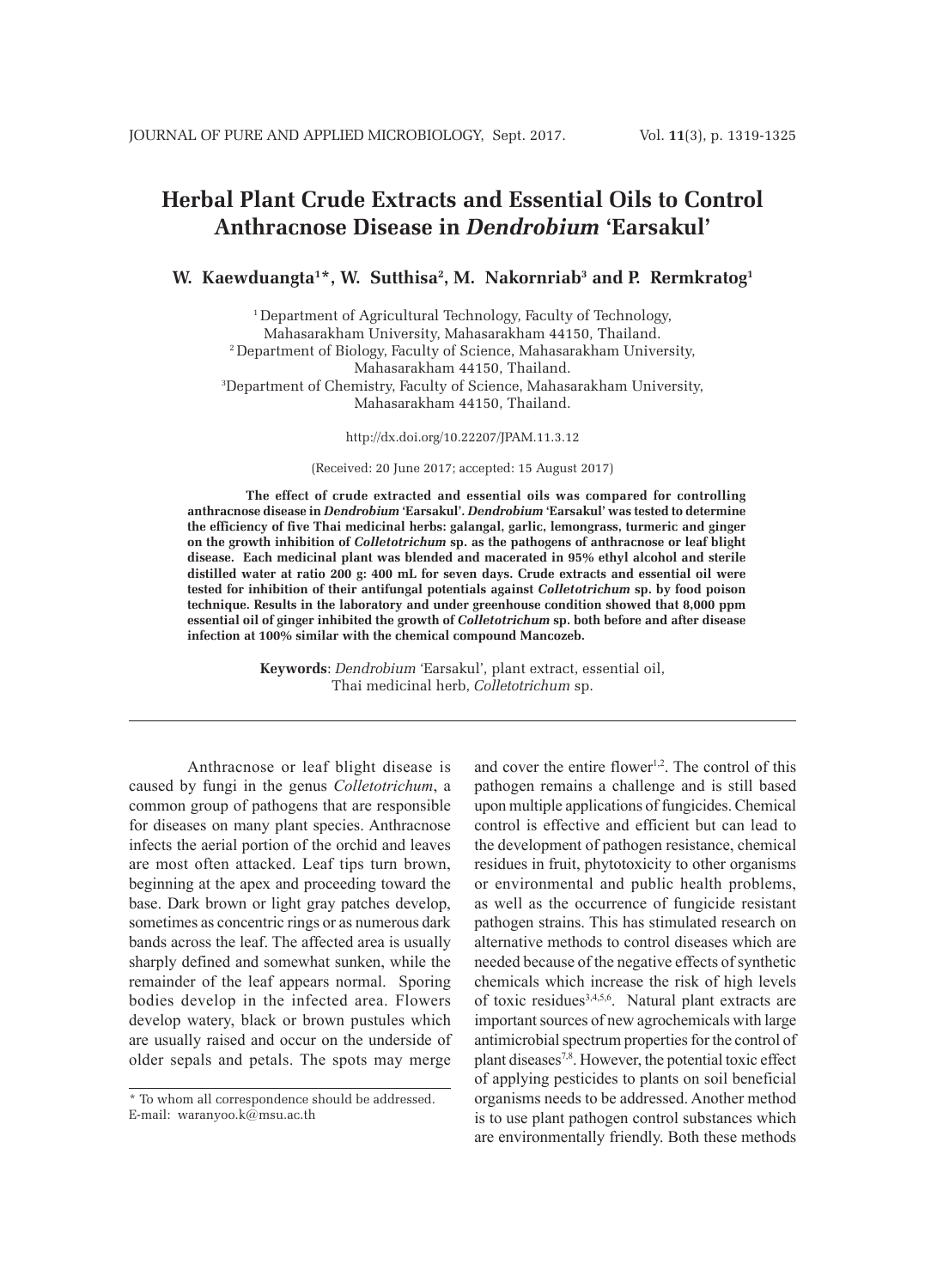leave toxic residues in the environment but do not harm the ecosystem. Disease management using plant essential oils has been applied as an ecofriendly control method<sup>9,10</sup>. Many plant essential oils showed different levels of antimicrobial efficacies to various ranges of plant fungal and bacterial pathogens, and efficiently reduced the major diseases in crops. *Colletotrichum* sp. which infect diverse economically important crops have been successfully managed by plant essential oils and their individual components<sup>11</sup>. The present work therefore aimed to evaluate plant crude extracts and essential oil for their antifungal activities against *Colletotrichum* sp. that could possibly lead to their use to control anthracnose disease *in vitro* and in the greenhouse

## **MATERIALS AND METHODS**

Disease protection activity of the crude plant extracts and essential oils were tested on detached pseudobulbs or leaves of orchid. Experiments were conducted in the science laboratory at the Department of Agricultural Technology, Faculty of Technology, Mahasarakham University, Thailand.

#### **Plant material**

To prepare the experimental *Dendrobium* 'Earsakul' orchid plants, the first step involved inducing protocorm-like bodies of orchid to seedlings on MS media<sup>12</sup> with 0.5 mg/L benzylaminopurine (BAP) and 0.5 mg/L dichlorophenoxy acetic acid  $(2,4-D)$  for 8 weeks. Seedling growth was then induced on VW media13 with 15 mg/L chitosan for 8 weeks with subculture once a month. Finally, the seedlings were transplanted in the greenhouse after one year. **Isolation of target pathogen**

*Colletotrichum* sp. was isolated from pseudobulbs or leaves of orchid showing anthracnose lesions. An isolate of the pathogen grown as a pure culture was maintained in PDA (potato dextrose agar) medium as a stock culture.

 Inoculum disc: Seven days old culture of the test fungus was used for the preparation of inoculum discs 5 mm in diameter.

## **Preparation of plant crude extract and essential oils**

Sample collection: Potential plant crude extracts and essential oils were selected by

screening the efficiency of five Thai medicinal herbs (galangal, garlic, lemongrass, turmeric and ginger) on the growth inhibition of *Colletotrichum*  sp.

The method for the preparation of plant crude extracts and essential oils from five Thai medicinal herbs (galangal, garlic, lemongrass, turmeric and ginger) was as follows. For plant crude extracts, firstly, fresh plant bulbs or rhizomes were selected and washed thoroughly 2-3 times with running tap water followed by distilled water. They were then artificially heated by air drying in a hot air oven at 50°C for 72 hrs or until stable dry weight. Secondly, each plant sample was mixed in a blender and the powder was soaked in ethanol. An aqueous extract was prepared by blending 200 g of each plant bulb or rhizome in 400 mL 95% ethanol for seven days. The macerate was filtered through double-layered muslin cloth and centrifuged at 8,000 rpm at 10°C for 30 minutes. The supernatant was filtered through Whatman No. 1 filter paper followed by evaporation using an R-205 Buchi rotary evaporator to remove the ethanol to obtain concentrates. The crude extracts were kept at 4°C in sterile universal bottles until required for use. Essential oils were separated from the crude extracts by the water distillation process.

The inhibitory effects of plant extracts and their antifungal potentials against *Colletotrichum*  sp. which cause anthracnose disease in *Dendrobium* 'Earsakul' orchid were tested by food poison technique14. Each of the plant crude extracts were dissolved in 1%DMSO and a volume of 5.5 mL of each concentrate was aseptically poured into a Petri dish followed by the addition of 9.5 mL of melted PDA and then agitated gently to achieve a thorough mixing of the contents. For the control set, no extract was used. After solidification of the media, one inoculum disc of the test fungus was aseptically inoculated upside down at the center of the Petri dish and incubated at 25°C. Average radial growths of the fungal colonies were measured on the seventh day of incubation. The treatments were as follows:

#### **Experiment 1**

To screen the efficiency of plant crude extracts and essential oils for the control of *Colletotrichum* sp. *in vitro* by PDA standard medium with plant crude extracts and essential oils for seven days. This experiment was conducted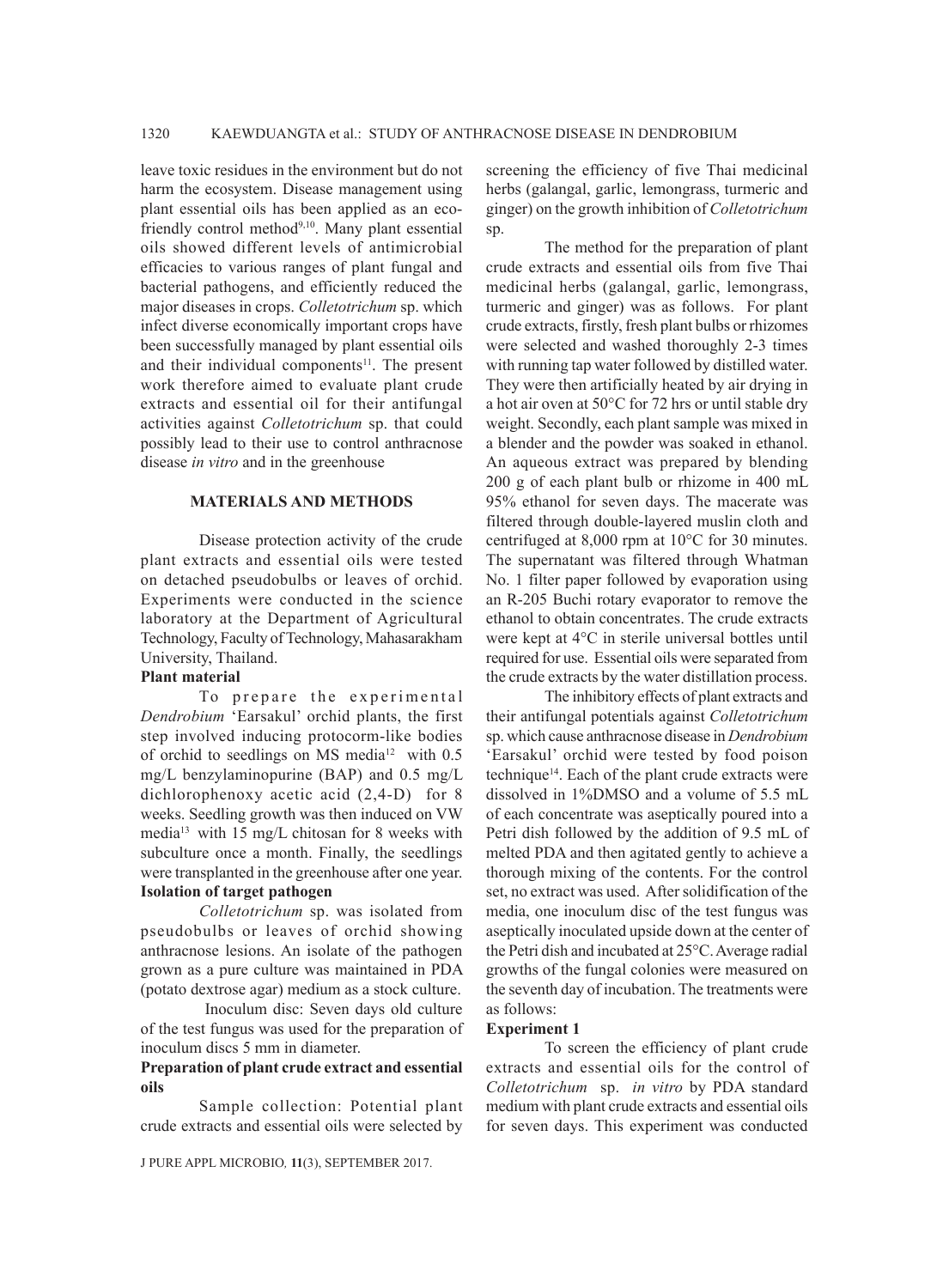in a CRD (completely randomized block design) with four replications. Four discs were prepared for repeated experiments per each replication. Four individual experiments were performed *in vitro*.

- T1 Control (distilled water)
- T2 1,500 ppm Mancozeb
- T3 10,000 ppm DMSO (1% DMSO)
- T4 10,000 ppm Galangal extract
- T5 80,000 ppm Garlic extract
- T6 7,500 ppm Lemongrass extract
- T7 20,000 ppm Turmeric extract
- T8 8,530 ppm Ginger extract
- T9 3,000 ppm Galangal essential oil
- T10 100 ppm Garlic essential oil
- T11 500 ppm Lemongrass essential oil

T12 2,500 ppm Turmeric essential oil

T13 8,000 ppm Ginger essential oil

Following observations, the percentage inhibition of diameter growth (PIDG) values was determined according to the equation below:

$$
\text{Inhibition percentage} = 100 - \left[\frac{\text{Diameter of sample}}{\text{Diameter of control}} \times 100\right]
$$

# **Experiment 2**

To study the efficiency of plant crude extracts and essential oils for the control of *Colletotrichum* sp. by the inoculation modified detached leaf technique *in vitro*. This experiment was conducted at 7x2 factorials in CRD for 14 treatments. Seven factor A substances were selected



**Fig. 1.** Characteristics of *Colletotrichum* sp. mycelium causing anthracnose disease tested with different treatment for seven days. (a) Control (PDA), (b) DMSO, (c) 7,500 ppm Lemongrass extract, (d) 20,000 ppm Turmeric extract, (e) 8,530 ppm Ginger extract, (f) 100 ppm Garlic essential oil, (g) 3,000 ppm Galangal essential oil, (h) 2,500 ppm Turmeric essential oil

J PURE APPL MICROBIO*,* **11**(3), SEPTEMBER 2017.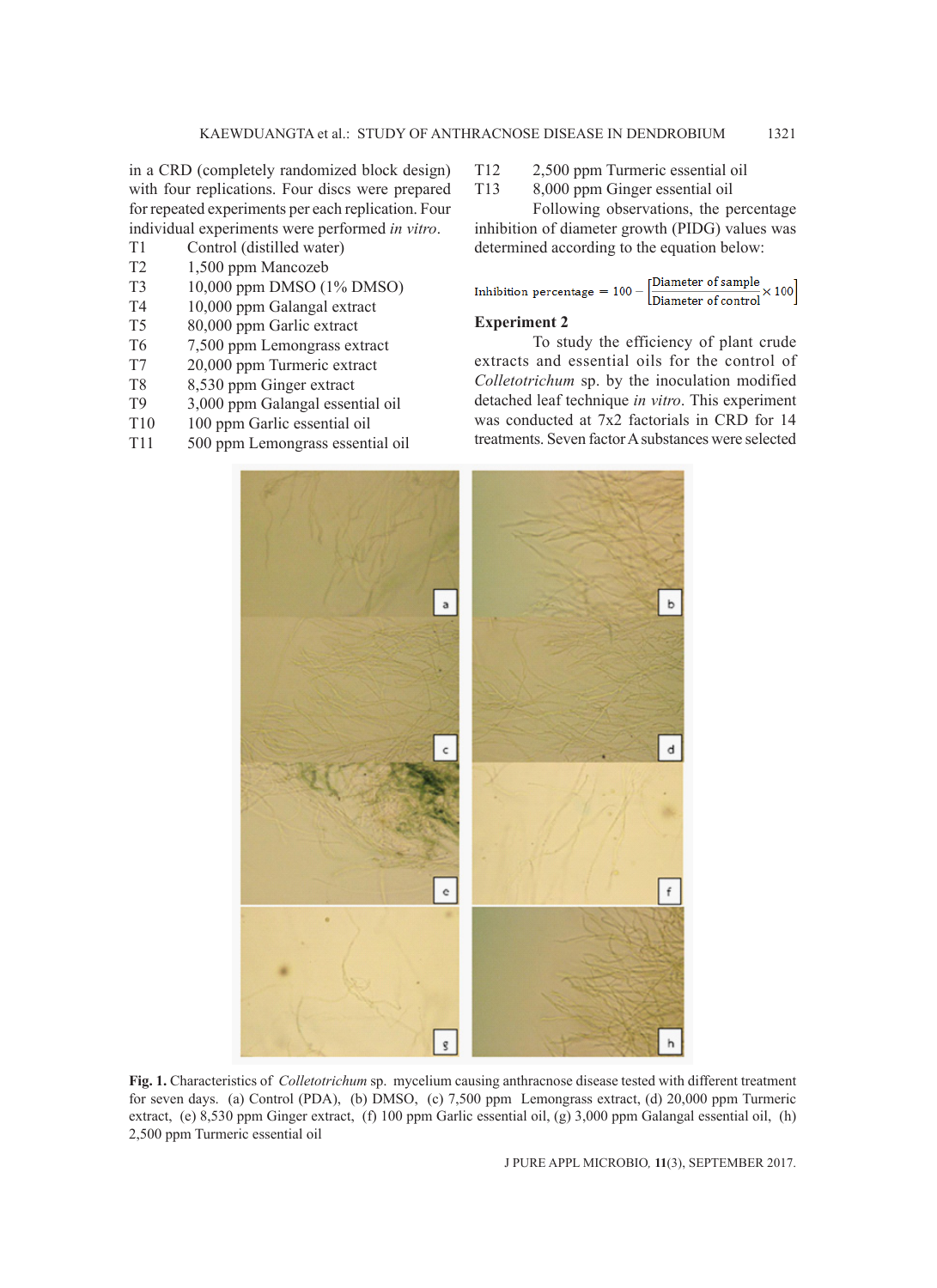from Experiment 1 (Control, Mancozeb, DMSO, 10,000 ppm Galangal extract, 80,000 ppm Garlic extract, 500 ppm Lemongrass essential oil and 8,000 ppm Ginger essential oil), and the two factor B time periods were the time of usage (before and after pathogen infection) with four replications and 10 leaves per replication. Following observations, the PIDG values were determined according to the equation below:

## **Experiment 3**

To study the efficiency of plant crude extracts and essential oils for the control of *Colletotrichum* sp. by the inoculation modified detached leaf technique *in vivo* (greenhouse). This experiment was conducted at 6x2 factorials in CRD for 14 treatments. Six factor A substances were selected from Experiment 2 (Control, Mancozeb, DMSO, 10,000 ppm Galangal extract, 80,000 ppm Garlic extract, and 8,000 ppm Ginger essential oil), and the two factor B time periods were the time of usage (before and after pathogen infection) with four replications and 10 plants per replication.

## **Statistical analyses**

ANOVA (analysis of variance) was used to determine the effects of anthracnose treatments at both the laboratory and greenhouse. Means were compared using Duncan's multiple range tests.

Statistical analyses were performed using SPSS version 22 (IBM SPSS Statistics 22.Ink).

#### **RESULTS**

- 1. The efficiency of plant crude extracts and essential oils for the control of *Colletotrichum* sp. *in vitro* by PDA standard medium with plant crude extracts and essential oils for seven days. Laboratory results showed that plant crude extracts of galangal (10,000 ppm), garlic (80,000 ppm), and essential oils from lemongrass (500 ppm) and ginger (8,000 ppm) inhibited the growth of *Colletotrichum* sp. at 100% compared with the control and the chemical compound Mancozeb (Table 1). Other treatments were not effective in inhibiting the growth of *Colletotrichum* sp. Under a compound microscope, the mycelium showed growth and abnormalities such as bent, knotted, twisted and kinked hypha (Figure 1).
- 2. The efficiency of plant crude extracts and essential oils for the control of *Colletotrichum* sp. by the inoculation modified detached leaf technique *in vitro*. Laboratory results for the main study, factor A substances and time factor interaction B were significant at 99%. Ginger essential oil (8,000 ppm) inhibited the growth of *Colletotrichum* sp. at 100% similar with the chemical compound Mancozeb both before and after disease infection (Table 2).

| Treatments                       | Inhibition percentage $(\% )$ for 7 days |                   |         |         |         |         |         |  |
|----------------------------------|------------------------------------------|-------------------|---------|---------|---------|---------|---------|--|
|                                  |                                          | $\overline{2}$    | 3       | 4       | 5       | 6       |         |  |
| Control (distilled water)        | 0.00 <sub>b</sub>                        | 0.00 <sub>b</sub> | 0.00f   | 0.00f   | 0.00d   | 0.00d   | 0.00e   |  |
| Mancozeb                         | 100.00a                                  | 100.00a           | 100.00a | 100.00a | 100.00a | 100.00a | 100.00a |  |
| <b>DMSO</b>                      | 100.00a                                  | 100.00a           | 65.02d  | 39.15d  | 17.06c  | 0.00d   | 0.00e   |  |
| 10,000 ppm Galangal extract      | 100.00a                                  | 100.00a           | 100.00a | 100.00a | 100.00a | 100.00a | 100.00a |  |
| 80,000 ppm Garlic extract        | 100.00a                                  | 100.00a           | 100.00a | 100.00a | 100.00a | 100.00a | 100.00a |  |
| 7,500 ppm Lemongrass extract     | 100.00a                                  | 100.00a           | 68.65c  | 45.33c  | 18.48c  | 2.19d   | 0.00e   |  |
| 20,000 ppm Turmeric extract      | 100.00a                                  | 100.00a           | 71.21b  | 50.05b  | 31.98b  | 10.77c  | 0.00e   |  |
| 8,530 ppm Ginger extract         | 100.00a                                  | 100.00a           | 100.00a | 100.00a | 100.00a | 100.00a | 85.67b  |  |
| 3,000 ppm Galangal essential oil | 100.00a                                  | 100.00a           | 100.00a | 100.00a | 100.00a | 83.64b  | 69.12d  |  |
| 100 ppm Garlic essential oil     | 100.00a                                  | 100.00a           | 62.64e  | 24.46e  | 0.00d   | 0.00d   | 0.00e   |  |
| 500 ppm Lemongrass essential oil | 100.00a                                  | 100.00a           | 100.00a | 100.00a | 100.00a | 100.00a | 100.00a |  |
| 2,500 ppm Turmeric essential oil | 100.00a                                  | 100.00a           | 100.00a | 100.00a | 100.00a | 84.72b  | 71.17c  |  |
| 8,000 ppm Ginger essential oil   | 100.00a                                  | 100.00a           | 100.00a | 100.00a | 100.00a | 100.00a | 100.00a |  |
| F-test                           | **                                       | **                | **      | **      | **      | **      | **      |  |
| CV(%)                            | 8.62                                     | 28.26             | 4.06    | 1.81    | 1.34    | 1.86    | 1.76    |  |

**Table 1.** Efficiency of plant crude extracts and essential oils for control of *Colletotrichum* sp. *in vitro* by PDA medium for seven days

\*\* = significant difference at p =0.01. Means within a column followed by the same letter do not differ significantly according to DMRT.

J PURE APPL MICROBIO*,* **11**(3), SEPTEMBER 2017.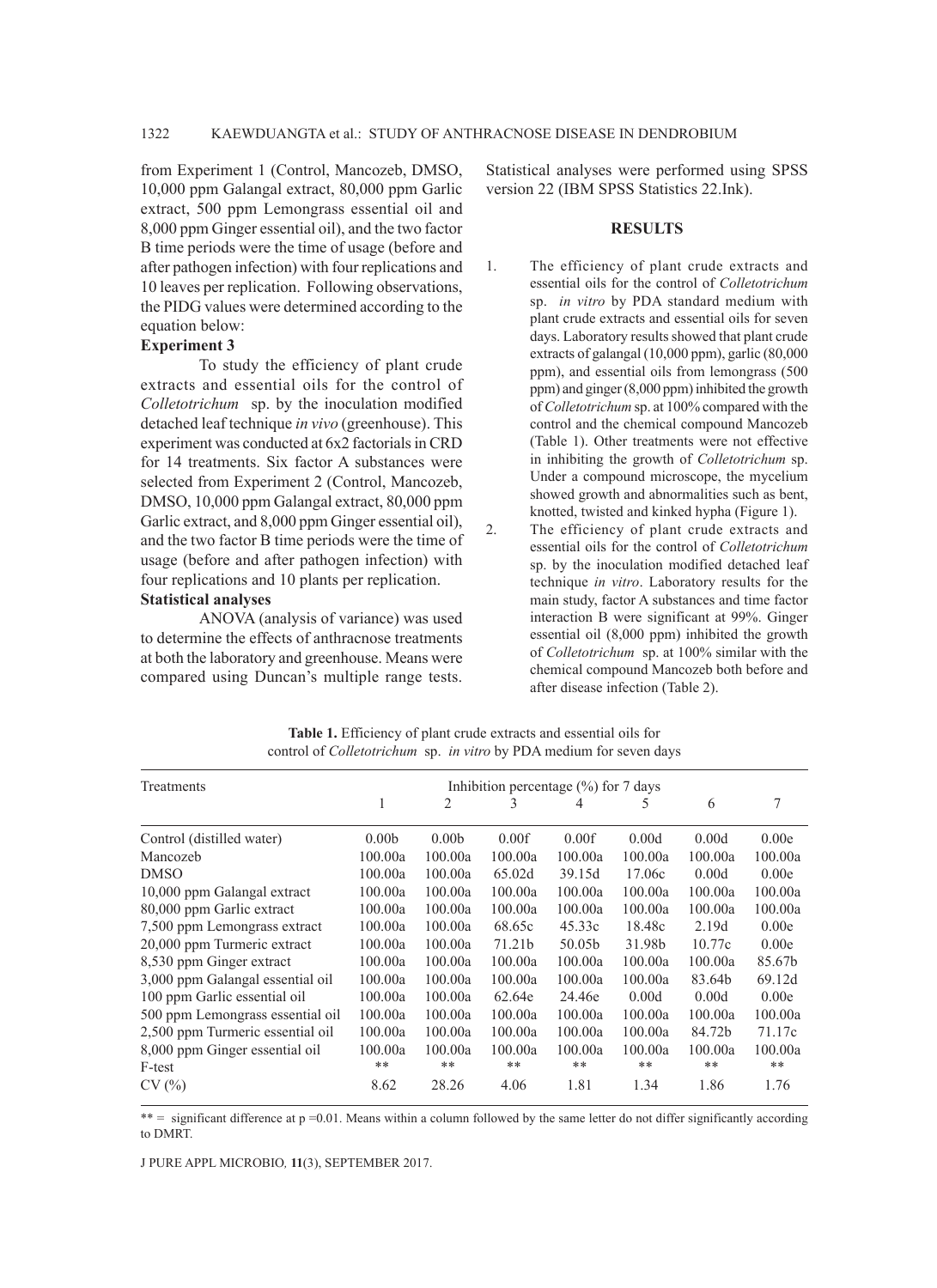3. The efficiency of plant crude extracts and essential oils for the control of *Colletotrichum* sp. was tested by the inoculation modified detached leaf technique *in vivo* (greenhouse). Results in the greenhouse for the main study, factor A substances and time factor interaction B were significant at 99%. Leaves treated with ginger essential oil (8,000 ppm) did not show symptoms of anthracnose disease compared with the control and the chemical compound Mancozeb when used both before and after disease infection. Essential oil of ginger (8,000 ppm) showed 100% inhibition of *Colletotrichum*  sp. compared with the control and the chemical compound Mancozeb. (Table 3).

## **DISCUSSION**

This experiment used the DMSO solvent to compare treatments. Results indicated that DMSO had no effect on anthracnose inhibition compared with the control. This finding was consistent with Pothikhawet et al.  $(2013)^{15}$  who tested alfalfa and radish seeds inoculated with *Aspergillus parasiticus* or *A. niger* and then soaked in distilled water, 0.5% DMSO, 1,000 ppm Chi-der and 1.2 ppm Nano-Pt for 6 hrs before washing by distilled water. The 1,000 ppm Chi-der and 1.2 ppm Nano-Pt significantly reduced seed infection but enhanced seed germination compared to distilled water and 0.5% DMSO. Prasoetsang and Subtang (2012)<sup>16</sup> studied the effect of solvent on the antimicrobial activity of medicinal plant extraction using 1% DMSO as the negative control. The result of broth microdilution assay showed that 1% DMSO did not inhibit the bacteria. Medicinal plant extraction and essential oil treatment for *Colletotrichum* sp. to control anthracnose disease of *Dendrobium* 'Earsakul' before or after disease

Table 2. Efficiency of plant crude extracts and essential oils for control o f *Colletotrichum* sp. by inoculation modified detached leaf technique *in vitro*

| Treatment                           | F-test inhibition percentage $(\%)$ for seven days |            |            |            |            |            |            |
|-------------------------------------|----------------------------------------------------|------------|------------|------------|------------|------------|------------|
|                                     | 1                                                  | 2          | 3          | 4          | 5          | 6          | 7          |
|                                     | **                                                 | **         | **         | **         | **         | **         | **         |
| Factor A (type of substance)        |                                                    |            |            |            |            |            |            |
| Factor B (before-after infection)   | ns<br>$**$                                         | ns<br>$**$ | ns<br>$**$ | ns<br>$**$ | ns<br>$**$ | ns<br>$**$ | ns<br>$**$ |
| $A \times B$                        |                                                    |            |            |            |            | 0.00d      |            |
| Control (A1)                        | 0.00e                                              | 0.00e      | 0.00d      | 0.00d      | 0.00e      |            | 0.00d      |
| Mancozeb (A2)                       | 100.00a                                            | 100.00a    | 100.00a    | 100.00a    | 100.00a    | 100.00a    | 100.00a    |
| DMSO(A3)                            | 0.00e                                              | 0.00e      | 0.00d      | 0.00d      | 0.00e      | 0.00d      | 0.00d      |
| 10,000 ppm Galangal extract (A4)    | 73.50b                                             | 69.75b     | 50.00b     | 49.75b     | 47.75b     | 24.13b     | 24.13b     |
| 80,000 ppm Garlic extract (A5)      | 50.00c                                             | 49.75c     | 49.75b     | 24.69c     | 24.44c     | 24.00b     | 24.13b     |
| 500 ppm Lemongrass (A6)             | 24.75d                                             | 24.63d     | 24.38c     | 24.25c     | 19.63d     | 17.25c     | 13.63c     |
| 8,000 ppm Ginger essential oil (A7) | 100.00a                                            | 100.00a    | 100.00a    | 100.00a    | 100.00a    | 100.00a    | 100.00a    |
| before pathogen infection (B1)      | 50.000                                             | 50.000     | 46.429     | 42.857     | 41.857     | 38.286     | 37.714     |
| after pathogen infection (B2)       | 49.500                                             | 48.321     | 46.179     | 42.482     | 41.518     | 37.536     | 37.107     |
| A1B1                                | 0.00e                                              | 0.00e      | 0.00       | 0.00d      | 0.00       | 0.00d      | 0.00d      |
| A2B1                                | 100.00a                                            | 100.00a    | 100.00a    | 100.00a    | 100.00a    | 100.00a    | 100.00a    |
| A3B1                                | 0.00e                                              | 0.00e      | 0.00d      | 0.00d      | 0.00e      | 0.00d      | 0.00d      |
| A4B1                                | 75.00b                                             | 75.00b     | 50.00b     | 50.00b     | 48.00b     | 25.00b     | 25.00b     |
| A5B1                                | 50.00c                                             | 50.00c     | 50.00b     | 25.00c     | 25.00c     | 25.00b     | 25.00b     |
| A6B1                                | 25.00d                                             | 25.00d     | 25.00c     | 25.00c     | 20.00d     | 18.00c     | 14.00      |
| A7B1                                | 100.00a                                            | 100.00a    | 100.00a    | 100.00a    | 100.00a    | 100.00a    | 100.00a    |
| A1B2                                | 0.00e                                              | 0.00e      | 0.00d      | 0.00d      | 0.00e      | 0.00d      | 0.00d      |
| A2B2                                | 100.00a                                            | 100.00a    | 100.00a    | 100.00a    | 100.00a    | 100.00a    | 100.00a    |
| A3B2                                | 0.00e                                              | 0.00e      | 0.00d      | 0.00d      | 0.00e      | 0.00d      | 0.00d      |
| A4B2                                | 72.00b                                             | 64.50b     | 50.00b     | 49.50b     | 47.50b     | 23.25b     | 23.25b     |
| A5B2                                | 50.00c                                             | 49.50c     | 49.50b     | 24.38c     | 23.88c     | 23.00b     | 23.25b     |
| A6B2                                | 24.50d                                             | 24.25d     | 23.75c     | 23.50c     | 19.25d     | 16.50c     | 13.25c     |
| A7B2                                | 100.00a                                            | 100.00a    | 100.00a    | 100.00a    | 100.00a    | 100.00a    | 100.00a    |
| CV(%)                               | 14.70                                              | 9.50       | 10.80      | 8.80       | 12.04      | 6.02       | 8.40       |
|                                     |                                                    |            |            |            |            |            |            |

ns = not significant, \*\* = significant difference at  $p = 0.01$ . Means within a column

followed by the same letter do not differ significantly according to DMRT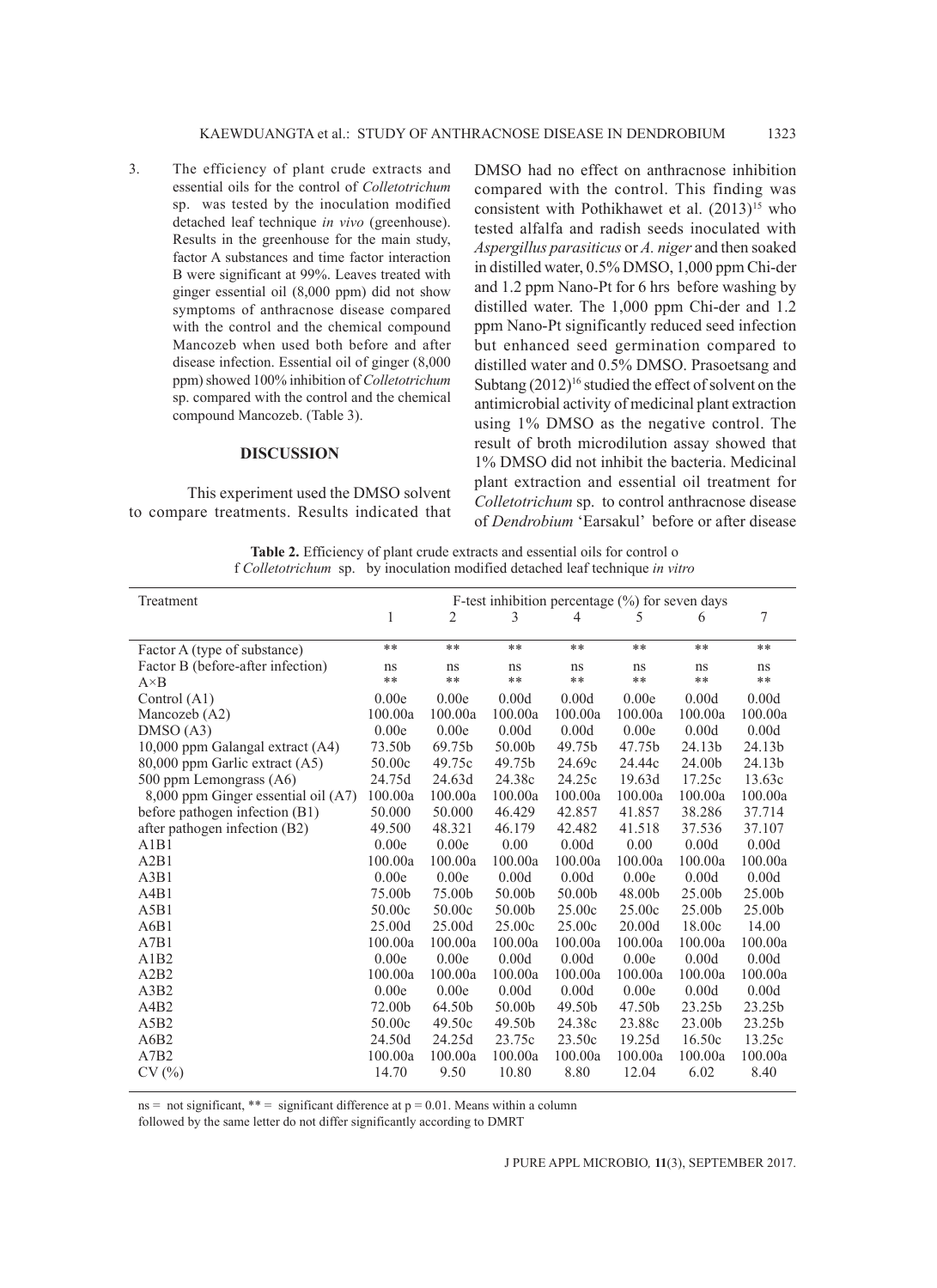infection showed that essential oil of ginger (8,000 ppm) inhibited the growth of *Colletotrichum* sp. by 100% similar to the chemical Mancozeb. Medicinal constituents in ginger essential oil are zingiberene, zingiberol, bisabolene and camphene in high quantities, and extract of ginger also contains phenolic compounds with antibacterial, rancid and preservative properties<sup>17,18,19</sup>. Jamkratoke et at. (1996)20 studied the effect of *Boesenbergia rotunda*, *Curcuma longa* and *Zingiber officinalis*  extracts on postharvest disease fungi. Results demonstrated that the inhibition characteristics of the tested herbs were significant at 10,000 ppm for crude extracts and 1,000 ppm for volatile extracts composed in PDA. Radial growth of almost all the tested fungi was inhibited by the tested herb extracts with various sensitivity. An identical inhibition (83.67 - 87.60%) was determined on fungal

colonies formed by *Colletotrichum* spp. isolated on PDA supplemented with *Z. officinalis* crude extract. Shovan et al.  $(2008)^{21}$  studied the effect of plant extracts on the growth of *Colletotrichum dematium* which causes anthracnose in soybean by fungicides, plant extracts and *Trichoderma* sp. in the laboratory. Results showed that the most effective material was garlic followed by onion, ginger and neem.

## **CONCLUSION**

Results in the laboratory and under greenhouse conditions showed that essential oil of ginger at 8,000 ppm inhibited the growth of *Colletotrichum* sp. both before and after disease infection at 100% similar with the chemical compound Mancozeb.

| <b>Table 3.</b> The efficiency of plant crude extracts and essential oils       |  |
|---------------------------------------------------------------------------------|--|
| for control anthracnose disease of <i>Dendrobium</i> 'Earsakul' <i>in vitro</i> |  |

| Treatment                           | F-test of disease index for 21 days |                   |                   |  |  |
|-------------------------------------|-------------------------------------|-------------------|-------------------|--|--|
|                                     |                                     | 14                | 21                |  |  |
| Factor A (type of substance)        |                                     | **                | $***$             |  |  |
| Factor B (before-after infection)   |                                     | ns                | ns                |  |  |
| $A \times B$                        |                                     | **                | $**$              |  |  |
| Control (A1)                        | 0.00                                | 2.25a             | 3.00a             |  |  |
| Mancozeb (A2)                       | 0.00                                | 0.00 <sub>b</sub> | 0.00d             |  |  |
| DMSO(A3)                            | 0.00                                | 2.13a             | 2.38b             |  |  |
| 10,000 ppm Galangal extract (A4)    | 0.00                                | 0.13 <sub>b</sub> | 1.00c             |  |  |
| 80,000 ppm Garlic extract (A5)      | 0.00                                | 0.25 <sub>b</sub> | 1.25c             |  |  |
| 8,000 ppm Ginger essential oil (A7) | 0.00                                | 0.00 <sub>b</sub> | 0.00d             |  |  |
| before pathogen infection (B1)      | 0.00                                | 0.67              | 1.17              |  |  |
| after pathogen infection (B2)       | 0.00                                | 0.92              | 1.38              |  |  |
| A1B1                                | 0.00                                | 2.00a             | 3.00a             |  |  |
| A1B2                                | 0.00                                | 2.50a             | 3.00a             |  |  |
| A2B1                                | 0.00                                | 0.00 <sub>b</sub> | 0.00d             |  |  |
| A2B2                                | 0.00                                | 0.00 <sub>b</sub> | 0.00d             |  |  |
| A3B1                                | 0.00                                | 2.00a             | 2.00 <sub>b</sub> |  |  |
| A3B2                                | 0.00                                | 2.25a             | 2.75 <sub>b</sub> |  |  |
| A4B1                                | 0.00                                | 0.00 <sub>b</sub> | 1.00c             |  |  |
| A4B2                                | 0.00                                | 0.25 <sub>b</sub> | 1.00c             |  |  |
| A5B1                                | 0.00                                | 0.00 <sub>b</sub> | 1.00c             |  |  |
| A5B2                                | 0.00                                | 0.50 <sub>b</sub> | 1.50c             |  |  |
| A6B1                                | 0.00                                | 0.00 <sub>b</sub> | 0.00d             |  |  |
| A6B2                                | 0.00                                | 0.00 <sub>b</sub> | 0.00d             |  |  |
| CV(%)                               |                                     | 10.08             | 12.70             |  |  |

ns = not significant, \*\* = significant difference at  $p < 0.01$ . Means within a column followed by the same letter do not differ significantly according to DMRT